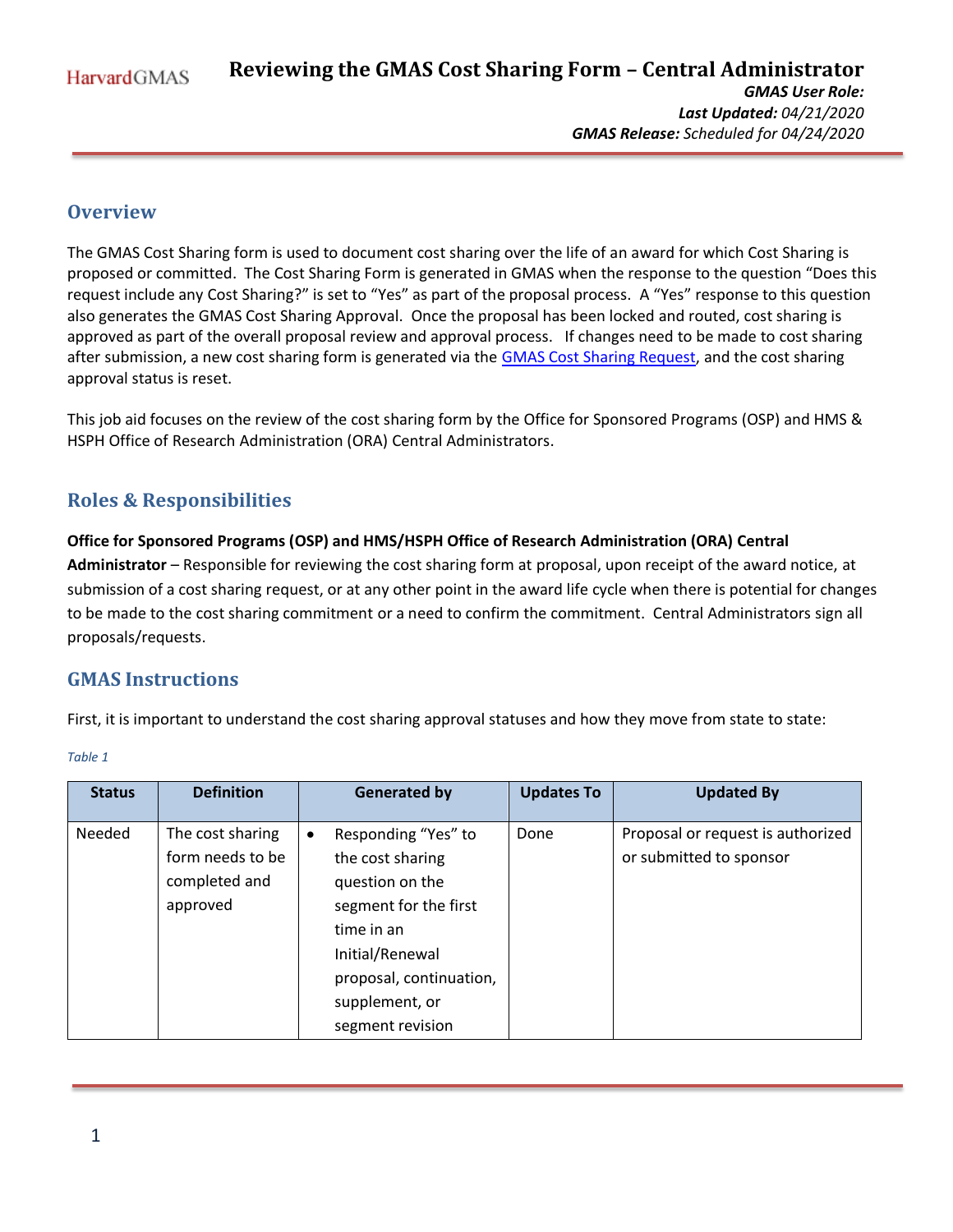**Reviewing the GMAS Cost Sharing Form – Central Administrator HarvardGMAS** *GMAS User Role: Last Updated: 04/21/2020*

*GMAS Release: Scheduled for 04/24/2020*

| <b>Status</b>          | <b>Definition</b>                                                                                                                           | <b>Generated by</b>                                                                                                                                                                                          | <b>Updates To</b>                | <b>Updated By</b>                                                                                                                                                                                                                                                          |
|------------------------|---------------------------------------------------------------------------------------------------------------------------------------------|--------------------------------------------------------------------------------------------------------------------------------------------------------------------------------------------------------------|----------------------------------|----------------------------------------------------------------------------------------------------------------------------------------------------------------------------------------------------------------------------------------------------------------------------|
|                        |                                                                                                                                             | Cost Sharing request is<br>$\bullet$<br>created                                                                                                                                                              |                                  |                                                                                                                                                                                                                                                                            |
| Done                   | The cost sharing<br>form has been<br>completed &<br>approved                                                                                | Associated request to<br>$\bullet$<br>the form moves to<br>authorized or<br>submitted to sponsor<br>Current version of form<br>is marked as<br>"confirmed" by the<br>department<br>administrator             | Needed<br><b>Needs</b><br>Review | Cost Sharing request is created<br>First notice associated to<br>$\bullet$<br>Initial/Renewal is logged<br>Cost Sharing question on<br>$\bullet$<br>continuation or supplement<br>is answered "Yes"<br>Central Administrator flags<br>$\bullet$<br>the approval for review |
| <b>Needs</b><br>Review | The cost sharing<br>form needs to be<br>reviewed by the<br>Department<br>Administrator to<br>confirm it is up to<br>date or to update<br>it | First notice associated<br>$\bullet$<br>to Initial/Renewal is<br>logged<br>Cost Sharing question<br>$\bullet$<br>on continuation or<br>supplement is<br>answered "Yes"<br>Central Administrator<br>$\bullet$ | Done<br>Needed                   | Current version of form is<br>$\bullet$<br>marked as "confirmed" by<br>the department<br>administrator<br>Cost Sharing request is<br>$\bullet$<br>created                                                                                                                  |
|                        |                                                                                                                                             | flags the approval for<br>review                                                                                                                                                                             |                                  |                                                                                                                                                                                                                                                                            |

## **I. Viewing the Current Cost Sharing Form in GMAS**

There are two different ways to view the current cost sharing form in GMAS:

- 1. Cost Sharing Approval Screen displays the most recent cost sharing form
- 2. View Cost Sharing Form Screen displays the cost sharing form associated with a specific request

If reviewing the most recent request that has a cost sharing form associated with it, either view will display the same current version. But if reviewing a previously submitted proposal that included cost sharing, and there have been two versions of the cost sharing form submitted after the awarding of that proposal, the View Cost Sharing form screen will display cost sharing as it was in the previously submitted proposal. The cost sharing approval will display the 3<sup>rd</sup> (current) version of the cost sharing form.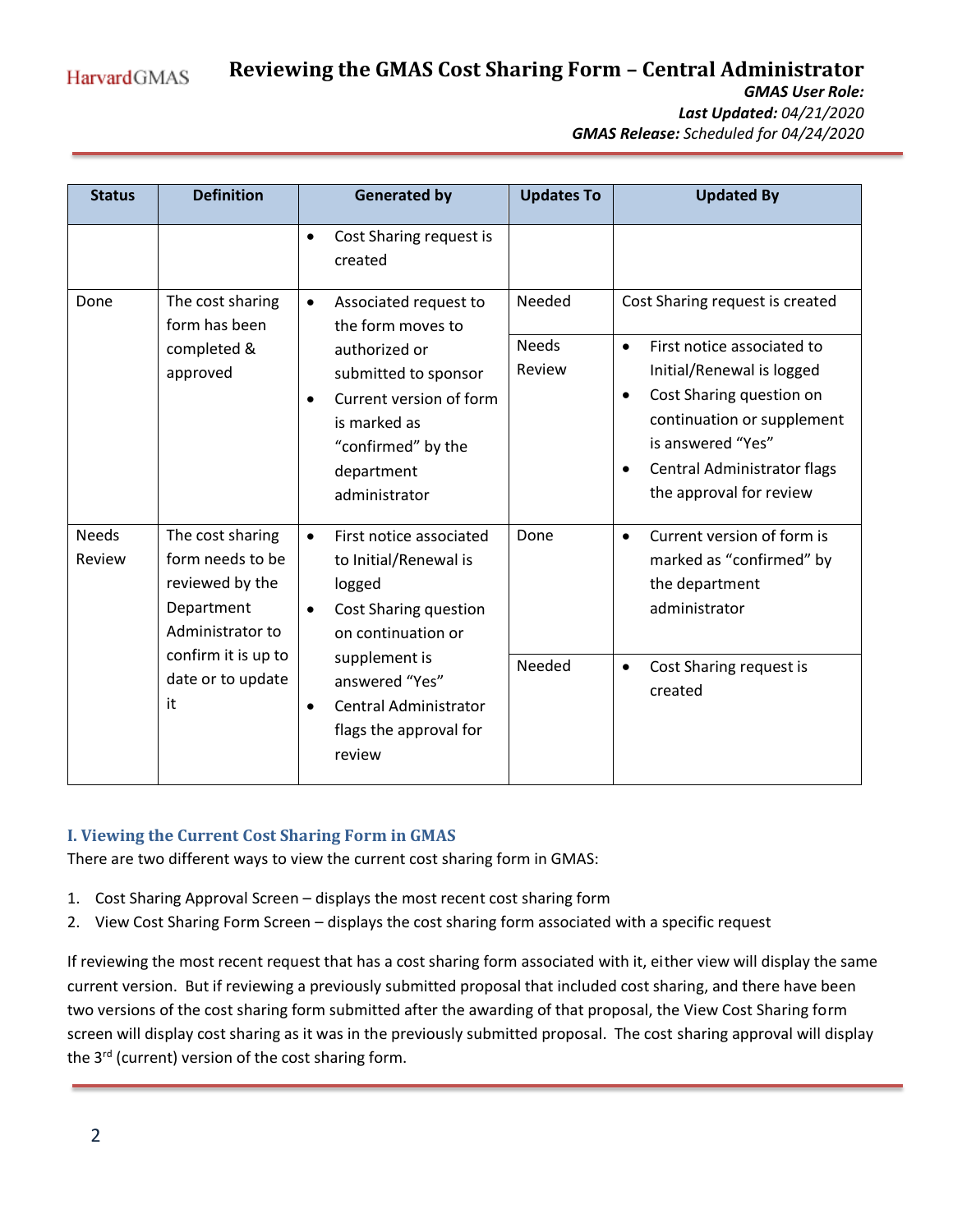#### **Reviewing the GMAS Cost Sharing Form – Central Administrator HarvardGMAS** *GMAS User Role: Last Updated: 04/21/2020 GMAS Release: Scheduled for 04/24/2020*

#### *Figure 1*

| <b>Proposal information</b>         | Basic research and all other                                  | Edit<br>$(+)$                 |
|-------------------------------------|---------------------------------------------------------------|-------------------------------|
| <b>Proposed dates and dollars</b>   | <b>Edit budget</b><br>\$17,000<br>Mar 19, 2020 - Mar 18, 2021 | <b>Edit dates</b><br>$^{(+)}$ |
| Approvals 1                         | 2 total<br>0 needed<br>1 attributes apply                     | $(+)$                         |
| <b>Proposed cost sharing (2)</b>    | Mandatory committed cost sharing<br>\$333                     | Edit                          |
| <b>School specific information</b>  |                                                               | Edit<br>$(-)$                 |
| 1 question answered "No"   Show all |                                                               |                               |

## **II Review of Cost Sharing at Lock & Route**

When a proposal or request with cost sharing is locked and routed, the cost sharing approval status is "**Needed**".

The central administrator will review the proposal/request, including the cost sharing form. When all required signatories on the proposal have signed, or when the proposal has been submitted to sponsor (whichever comes first) the approval status will update to **"Done**".

To facilitate this review, select **"Proposed Cost Sharing**" from the Proposal homepage

### *Information Displayed on the View Cost Sharing Screen*

- 1. **Generated by**: Identifies whether the cost sharing form was generated by an Initial or Competing Renewal Proposal, a cost sharing request, or a continuation or supplemental request. Click on the link to view the proposal or request that generated the cost sharing form.
- 2. **Status:** Displays the current status of the cost sharing approval, what action updated the status, and who completed the action if applicable. At this stage, it will be set to "Needed"
- 3. **Type & Source(s)** of cost sharing included on the form
- 4. If more than five periods are included on the proposal, click on the right arrow to view additional budget periods.

#### *Figure 2*

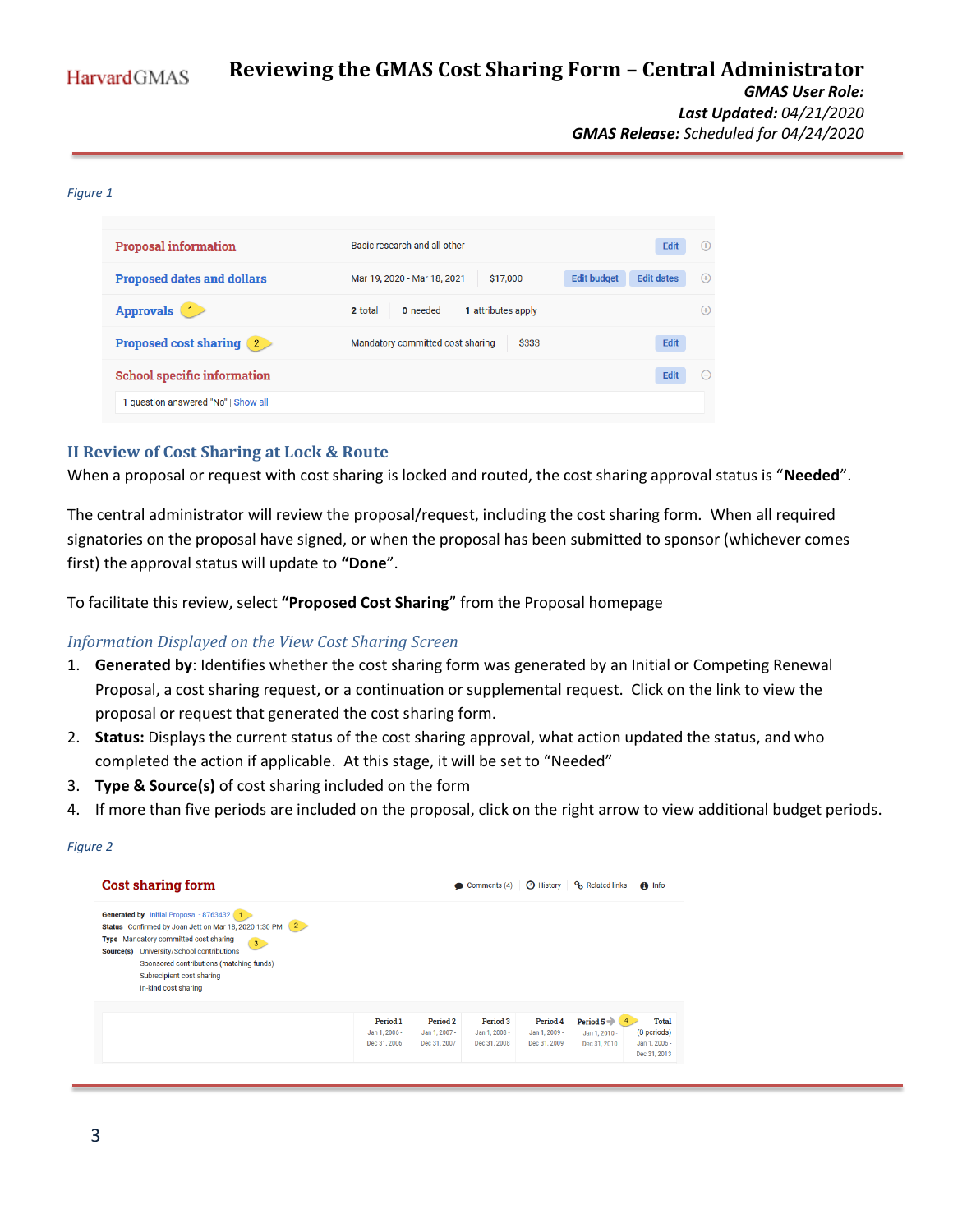## *University/School Contributions*

- 1. For **Non-companion accounts**, the components of the account string displayed is based on input of department administrator. X's will display in place of account values that were not identified during form entry.
- 2. For **Companion accounts**, the account to which the companion account is related is displayed and is a link to the account details. The non-sponsored fund entered by the department administrator is displayed.
- 3. If salary is being cost shared, effort in person months must also be entered. Salary dollars should tie to the effort entered per period. Fringe benefits may apply to salary dollars, and should be reflected as a separate line item with the fringe category assigned.

|                                   | <b>University/School contributions</b>                   |               |                                |                |          |          |          |                |           |
|-----------------------------------|----------------------------------------------------------|---------------|--------------------------------|----------------|----------|----------|----------|----------------|-----------|
|                                   | \$1,403,614                                              |               |                                |                |          |          |          |                |           |
| Category<br><b>Comment</b>        | <b>Faculty salary</b><br>Summer RFU                      | <b>Object</b> | 6120                           | \$94,678       | \$8,092  | \$14,190 | \$92,461 | \$86,480       | \$427,132 |
|                                   |                                                          |               | <b>Effort in person months</b> | $\overline{7}$ | 7        | 7        | 7        | $\overline{7}$ |           |
| <b>Category</b>                   | <b>Faculty staff fringe</b>                              | <b>Object</b> | 6300                           | \$15,067       | \$14,843 | \$20,020 | \$95,396 | \$64,468       | \$298,676 |
| <b>Category</b><br><b>Comment</b> | <b>Indirect costs</b><br><b>IDC CS allowed</b>           |               |                                | \$35,067       | \$25,175 | \$98,139 | \$32,201 | \$75,718       | \$406,357 |
| <b>Category</b><br><b>Comment</b> | Other<br>Equipment                                       | <b>Object</b> | 6410                           | \$61,602       | \$15,656 | \$54,185 | \$24,651 | \$84,508       | \$271,449 |
|                                   | Companion account to Main 1 Fund 345678 2<br>\$1,403,614 |               |                                |                |          |          |          |                |           |
| <b>Category</b><br><b>Comment</b> | <b>Faculty salary</b><br><b>Summer REU</b>               | <b>Object</b> | 6120                           | \$94,678       | \$8,092  | \$14,190 | \$92,461 | \$86,480       | \$427,132 |
|                                   |                                                          | 3             | <b>Effort in person months</b> | $\overline{7}$ | 7        | 7        | 7        | $\overline{7}$ |           |
| <b>Category</b>                   | <b>Faculty staff fringe</b>                              | <b>Object</b> | 6300                           | \$15,067       | \$14,843 | \$20,020 | \$95,396 | \$64,468       | \$298,676 |

#### *Figure 3*

### *Sponsored Contributions*

- 1. The **Sponsored project Fund ID** or **Project ID** links to the project providing the funds for cost sharing. *Note: If the related project is in an org to which the user does not have security to view, the Fund or Project ID will be displayed, but will not function as a link to the project.*
- 2. If the Sponsored project Fund or Project ID was unknown at proposal submission, **TBD** will be displayed.
	- a. The related Fund or Project ID should be added at award or as soon as the identity is determined.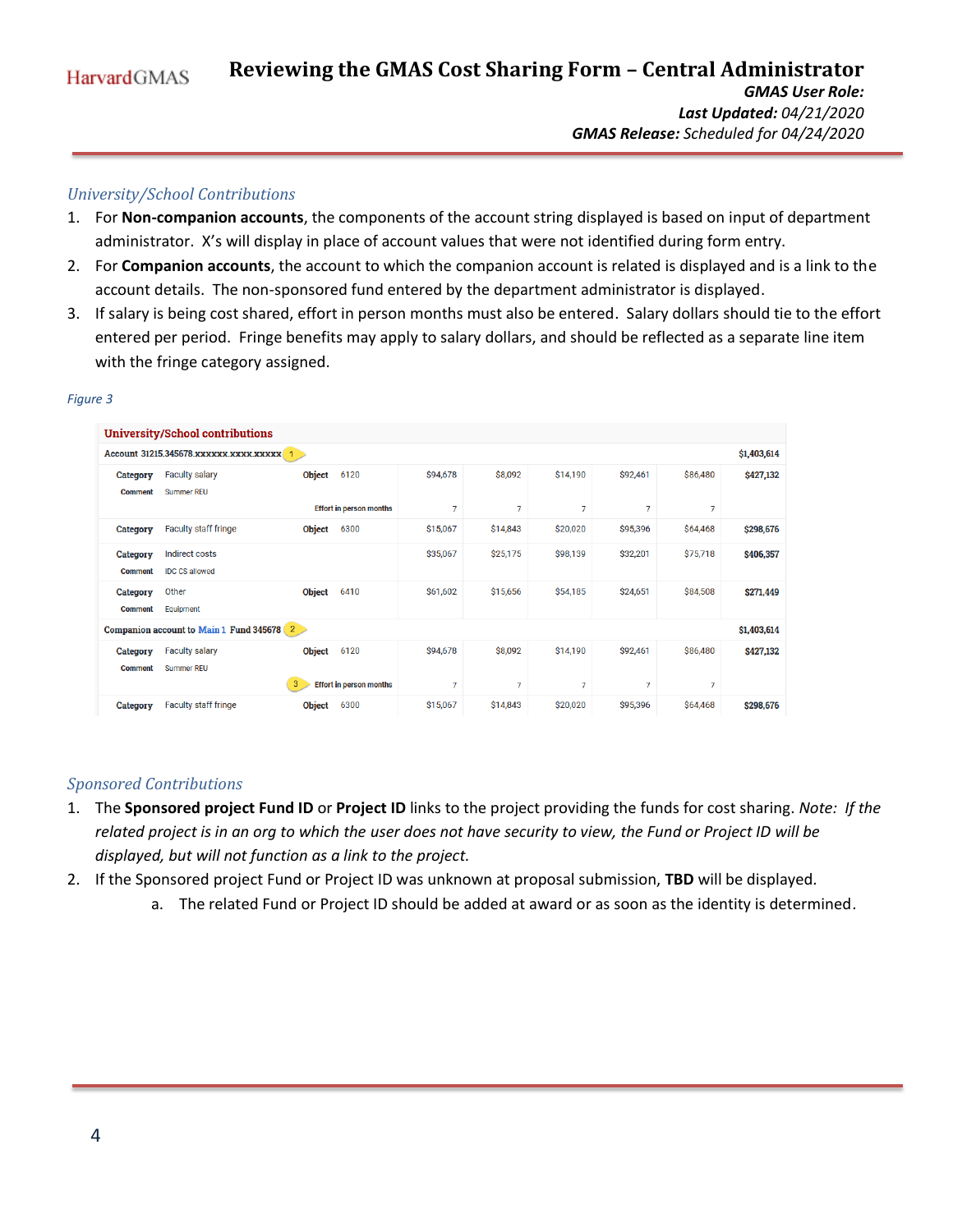#### *Figure 4*

| <b>Sponsored contributions</b>                                          |           |          |           |           |          |             |  |
|-------------------------------------------------------------------------|-----------|----------|-----------|-----------|----------|-------------|--|
| <b>Fund 116533</b><br>Comment - this is a funded project with a fundld  | \$51,675  | \$65,375 | \$34,468  | \$95,167  | \$10,715 | \$450,430   |  |
| <b>Project 7700926-01</b><br>Comment - this segment doesn't have a fund | \$45,930  | \$1,662  | \$59,346  | \$75,652  | \$14,875 | \$454,070   |  |
| <b>TBD</b><br>Comment - this one is TBD                                 | \$45,930  | \$1,662  | \$59,346  | \$75,652  | \$14,875 | \$454,070   |  |
| <b>Total sponsored contributions</b>                                    | \$143,535 | \$68,699 | \$153,160 | \$246,471 | \$40,465 | \$1,358,570 |  |

### *Subrecipient Committed Cost Sharing*

- 1. The **subagreement #** displayed is a link to that subagreement.
	- a. The list of available subagreements to choose from is based on the subagreements set up and associated to the proposal. Therefore, departments should be advised to set up the subagreements prior to entering details in the cost sharing form.

#### *Figure 5*

| \$607<br>\$17,095<br>\$25,036<br>\$18,419<br>\$84,596<br>\$266,063<br>5116120 - Beth Israel Hospital<br>Required flow down of terms<br>\$92,007<br>\$10,061<br>\$41,316<br>\$35,477<br>\$53,819<br>5104172 - General Biologics<br>\$466,157<br><b>Test second Line</b><br>Total subrecipient cost sharing<br>\$27,156<br>\$36,084<br>\$732,220<br>\$125,912<br>\$78,855<br>\$110,426 | Subrecipient cost sharing |  |  |  |
|--------------------------------------------------------------------------------------------------------------------------------------------------------------------------------------------------------------------------------------------------------------------------------------------------------------------------------------------------------------------------------------|---------------------------|--|--|--|
|                                                                                                                                                                                                                                                                                                                                                                                      |                           |  |  |  |
|                                                                                                                                                                                                                                                                                                                                                                                      |                           |  |  |  |
|                                                                                                                                                                                                                                                                                                                                                                                      |                           |  |  |  |

#### *In-kind Cost Sharing*

- 1. **Source** and **Description** are required fields.
- 2. Dollar values entered must represent the fair market value of the goods or services provided.

#### *Figure 6*

| In-kind cost sharing                  |                            |          |          |          |          |           |
|---------------------------------------|----------------------------|----------|----------|----------|----------|-----------|
| <b>Chiquita</b><br>Banana's for study | \$30,113<br>$\overline{2}$ | \$63,400 | \$6,334  | \$25,490 | \$6,300  | \$213,271 |
| <b>Test</b><br><b>Test study</b>      | \$79,331                   | \$3,866  | \$42,718 | \$42,520 | \$37,933 | \$375,382 |
| Total in-kind cost sharing            | \$109,444                  | \$67,266 | \$49,052 | \$68,010 | \$44,233 | \$588,653 |
| ---<br>. .                            |                            |          |          |          |          |           |

### *Other Cost Sharing*

For any other proposed cost sharing commitments not included in the categories above, the source, dollar amount per budget period, and description of these "other" cost sharing commitments are displayed. Any amounts entered in this section should be reviewed by the school or central administrator to confirm that they are not more properly classified as one of the cost sharing sources defined above.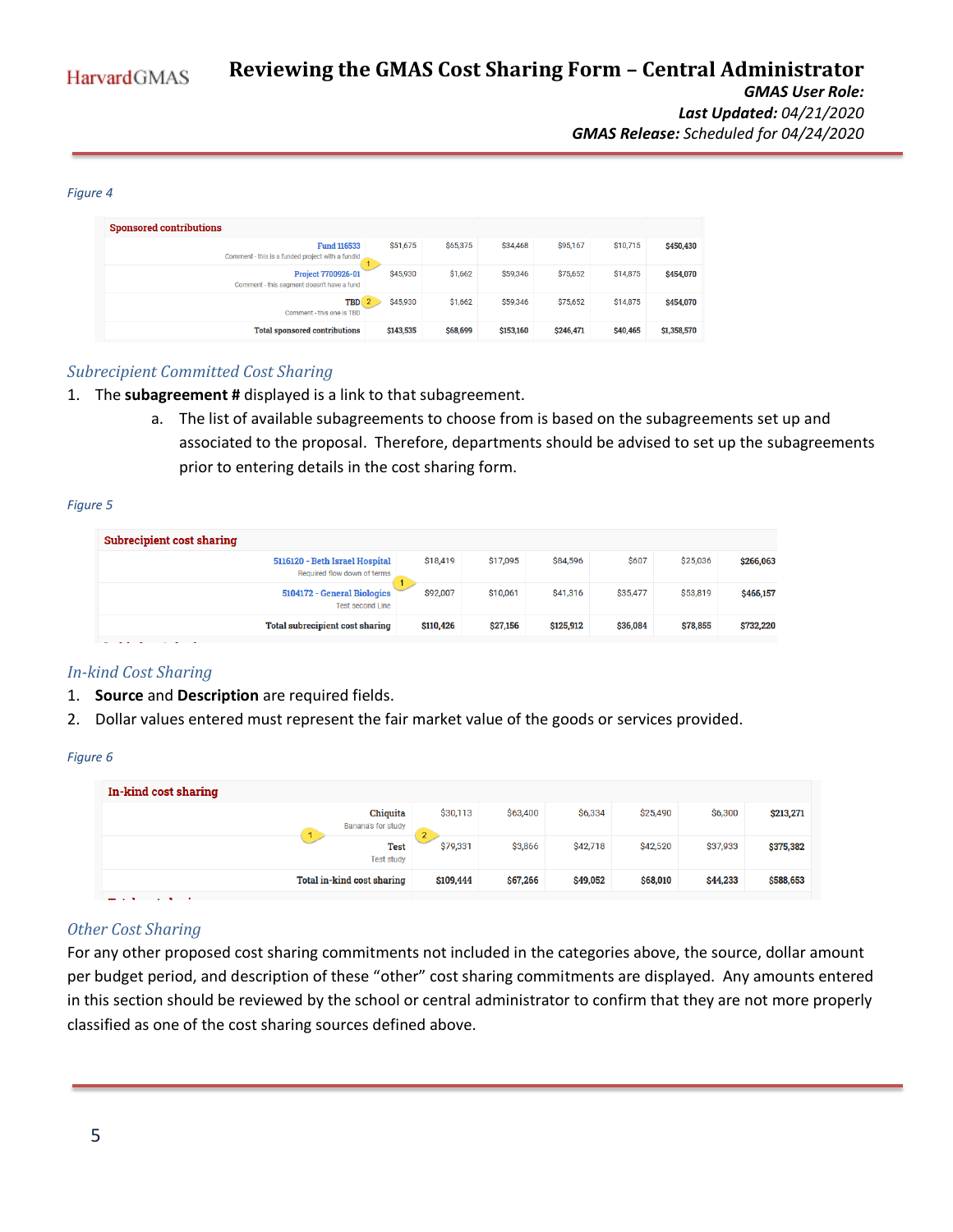#### **Reviewing the GMAS Cost Sharing Form – Central Administrator HarvardGMAS** *GMAS User Role: Last Updated: 04/21/2020 GMAS Release: Scheduled for 04/24/2020*

#### Other Add source **Source** \$0 \$0 \$O  $$0$  $$0$ \$0 Comment Optiona **Total other cost sharing**  $$0$ \$0 \$0 \$0 \$0 \$0

## *Cost Sharing Document Repository*

*Figure 7*

The cost sharing document repository may be accessed from the **View cost sharing form** screen, the **Cost sharing approval** and the **Cost sharing request** homepage**. Documents:** click to view all uploaded documents

1. **Upload:** Click to upload additional documents. For more information about document repositories, see the "[Document repository job aid](https://gmas.fss.harvard.edu/document-repositories)"

| Figure 8 |                  |             |                                                |
|----------|------------------|-------------|------------------------------------------------|
|          | <b>Documents</b> | 5 Documents | <b>Upload</b><br>2 <sup>7</sup><br>$\bigoplus$ |

Refer to Appendix A in the [University Cost Sharing Procedures](https://osp.finance.harvard.edu/files/osp/files/cost_sharing_procedure_guide_april_2020.pdf) to identify what types of documentation should be uploaded at each phase of the project life cycle in support of the cost sharing commitment.

The Cost sharing repository is shared among the three views, meaning that for example, a document uploaded from the cost sharing approval will be visible from a cost sharing request when one is created. Central Administrators should consider locking documents upon review to protect against accidental deletion of a document.

### **III Review of Cost Sharing at Award**

When the first notice is logged in GMAS on an initial or competing renewal proposal with Cost Sharing, GMAS sets the approval status of the cost sharing form to "**Needs Review**".

- 1. An automated email with a link to the cost sharing approval will be sent to the department administrator asking them to review the cost sharing form
- 2. The department administrator will either:
	- a. Confirm that the cost sharing form is current and from the "Actions" dropdown, select "**Confirm current version of form**" which resets the cost sharing approval status back to "**Done**".
		- i. The central administrator can then proceed to request the GMAS revision be processed to award the funding in GMAS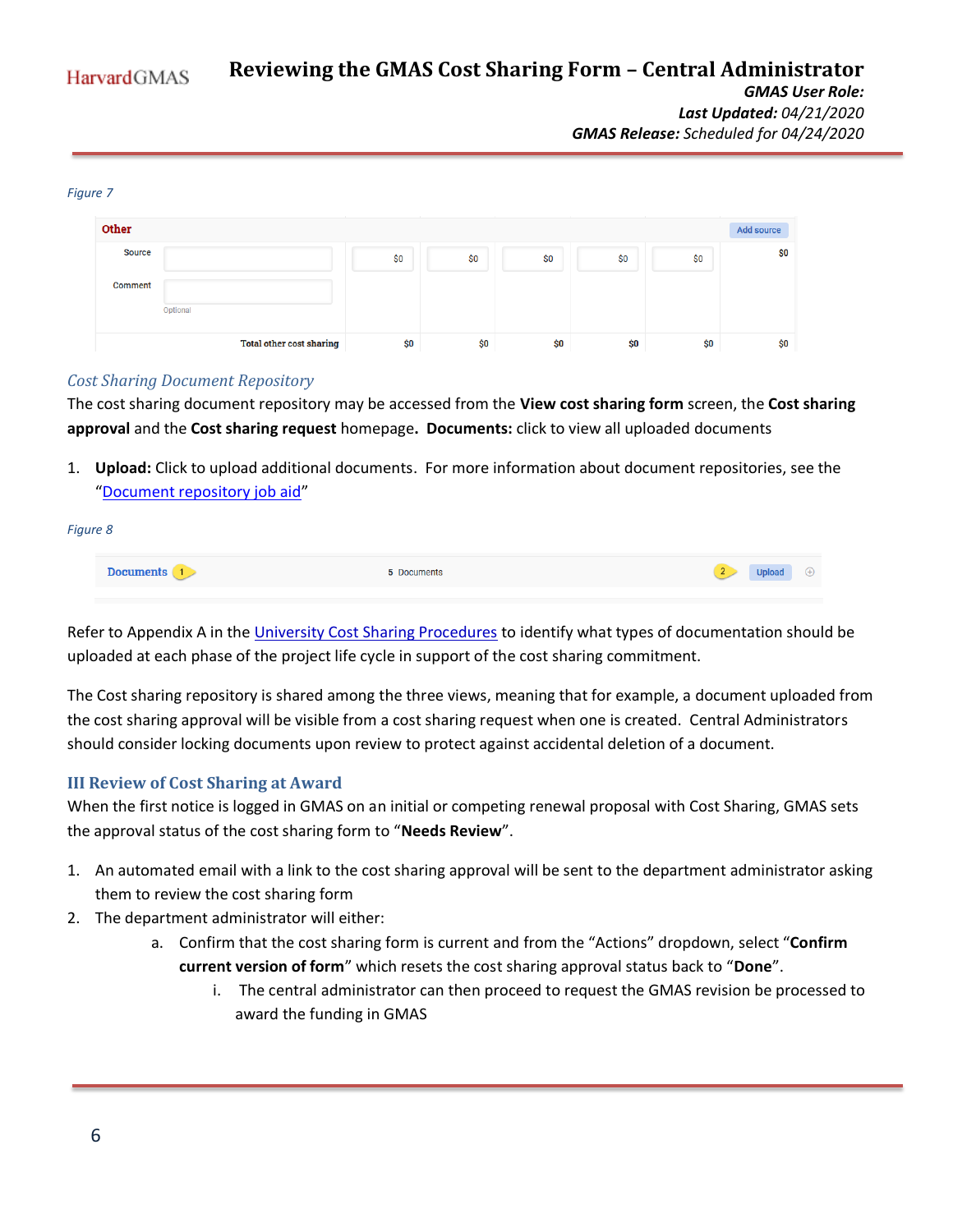- *b.* Determine that the cost sharing form should be updated and select "**Create new version of the form**" which generates a cost sharing request and sets the Cost sharing approval to **"Needed***". See the [Completing a GMAS Cost Sharing Request](https://gmas.fss.harvard.edu/completing-cost-sharing-request) job aid for details.* 
	- *i.* The central administrator will review and approve the new cost sharing request and ensure that the notice is associated to the cost sharing request in addition to the initial or competing renewal proposal. Then the GMAS revision will be completed to award the funding with the updated cost sharing amount.

# **IV Review of Cost Sharing Initiated by Central Administrator**

During the life of the award, there may be instances when the Central Administrator wants the department administrator to review the cost sharing commitment.

To facilitate this review, from the Segment homepage, the Central Administrator will select "**Approvals".** From the Approvals screen, select "**Cost Sharing**", and the most recent cost sharing form is displayed.

All detailed fields displayed on the Cost Sharing Approval are the same as those displayed on the View cost sharing screen described above. However, the Cost Sharing approval screen also includes the "**Actions"** button and "**All forms versions**"

To request that the department administrator review the cost sharing form, the Central Administrator will:

- 1. Click on the "**Actions**" button
- 2. Select "**Form needs departmental review**"

#### *Figure 9*



The status of the approval is updated to "**Needs Review**" and an automated email is sent to the department administrator with a link to the cost sharing approval. The department administrator will review and respond as described in Section III above.